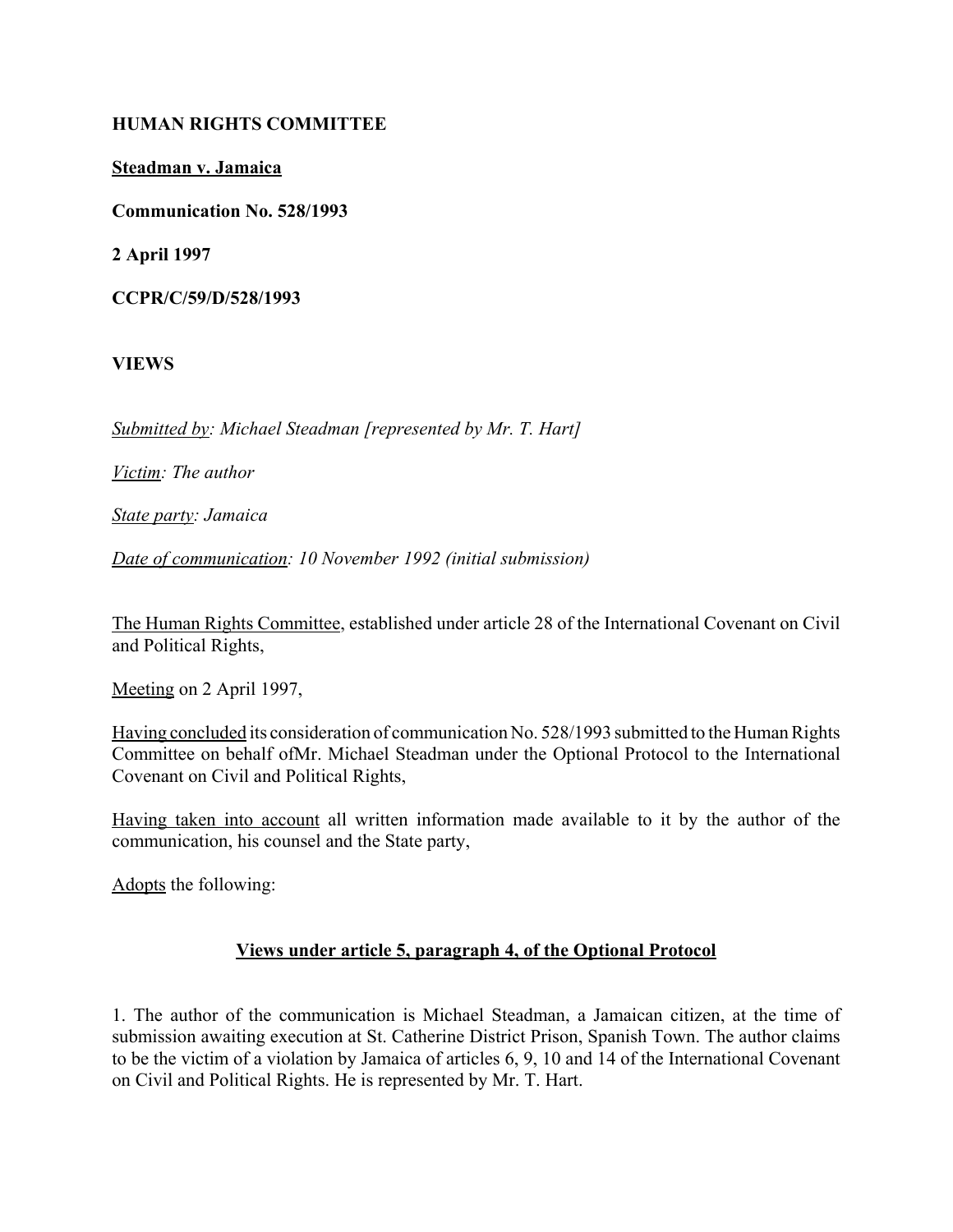The facts as submitted by the author

2.1 On 12 December 1985, the author was convicted of the murder, on 26 June 1983, of one Sylvester Morgan and sentenced to death by the Home Circuit Court of Kingston. His appeal was refused on 19 February 1988 by the Jamaican Court of Appeal. The Judicial Committee of the Privy Council refused special leave to appeal on 21 March 1990. The author's death sentence was commuted in February 1993.

2.2 The prosecution's case against the author was that he, together with his co-accused Carlton Collins and two others, on 26 June 1983, entered a yard belonging to one Charlie Chaplin, where Collins shot Sylvester Morgan in the head, as a result of which the latter died. It was alleged that the killing arose out of a joint enterprise between the author and his co-accused. When the men were entering the yard, they allegedly said: "watch it, watch it, mek me shoot the boy". During the trial the author was identified by two witnesses, 13 and 14 years old, as one of the men participating in the killing. They testified, however, that they had not seen the author firing a shot himself, although he had been carrying a gun. One of the witnesses stated that, after the shot was fired, the author asked his co-accused: "You sure you shot the boy?". Four other witnesses testified having seen the author and three others running away after the incident while carrying guns.

2.3 The author gave a sworn statement to the effect that he had been at work at the time of the killing. No witnesses were called to support his alibi, however, and during cross-examination the author admitted that he had arrived home at 7.20 p.m. that day, while the murder allegedly had been committed around 7 p.m. The author further alleged that, after his arrest, the police officer had threatened him and fired shots over his head.

# The complaint

3.1 The author states that he was arrested on 22 July 1983 and charged with murder on 30 July 1983, after having been detained for eight days without recourse to either a legal adviser, a member of his family or a friend. Preliminary examinations took place in August 1983 and September 1984. The author was kept in pre-trial detention until the start of the trial in December 1985, some 28 months later. According to the author the delay in bringing him to trial was caused by inadequacies in the Jamaican legal system, amounting to a violation of articles 9, paragraph 3, and 14, paragraph 3(c), of the Covenant.

3.2 The author further claims that he was severely prejudiced by this delay, since the witnesses no longer had the incident fresh in their minds and had been exposed to local gossip and publicity, because of which they had lost their impartiality. He also claims that, because of the lapse of time, potential defence witnesses could no longer be traced. In this connection, the author points out that after the preliminary examination in August 1983, he did not meet with his counsel until the day of the trial.

3.3 The author further alleges that he is a victim of a violation of article 14, paragraph 3(b) and (d), since he was denied adequate time and facilities to prepare his defence. In this context, the author claims that he was deprived of adequate legal representation, both at his trial and at his appeal to the Court of Appeal of Jamaica. He submits that the legal aid counsel, who was originally assigned to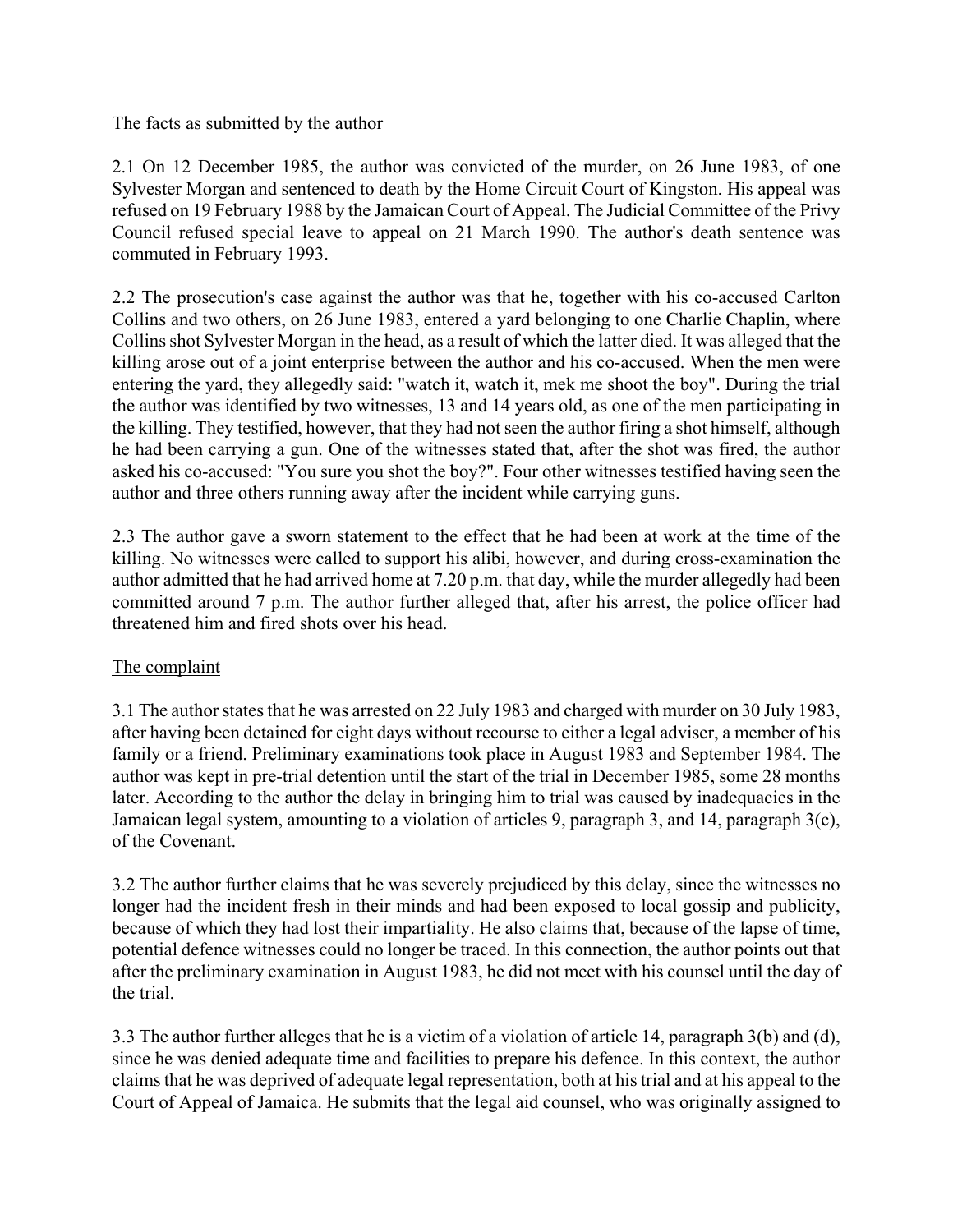represent him, failed to appear at the preliminary examination, and that he was then represented by a junior counsel. The author claims that he had no opportunity to instruct his counsel and that this counsel was only present at the first preliminary examination. Following the preliminary examination, the author had no contact with his legal representative until the day of the trial. He therefore alleges that he was denied the opportunity to prepare his defence, whereas the Prosecution had some 28 months to prepare its case.

3.4 As regards the appeal hearing, the author submits that he was represented by another counsel, who had not previously been involved in the case. He alleges that this counsel never communicated with him before the hearing, and that he therefore was not able to give him instructions as to the grounds of appeal. During the hearing, counsel submitted that there were no grounds to appeal the conviction, according to the author thereby effectively withdrawing his appeal without his consent. Counsel only addressed the Court on the matter of sentence, claiming that both the author and the co-accused had been under 18 years of age at the time of the killing and should therefore not be sentenced to death. The Appeal Court, however, found that research by the Registrar General had proven that the author was born on 31 December 1964 and that he was over the age of 18 years at the time of the murder. As the Prosecution failed to prove that the author's co-accused was over the age of 18 at the time of the offence, his sentence was varied to imprisonment during Her Majesty's pleasure.

3.5 The author further alleges that he was denied a fair hearing in violation of article 14, paragraph 1, of the Covenant, because the judge failed to direct the jury properly as to identification and manslaughter, which were central issues during the trial. In this connection, the author points out that the witnesses gave contradictory evidence with regard to the exact hour of the incident, some claiming that it happened around 7 p.m., others around 8 p.m. It is stated that, while it would still have been light at 7 p.m., it would have been dark at 8 p.m. The author claims that the darkness would have affected proper identification of the perpetrators and that the judge should have alerted the jury to the issue as to whether it was in fact dark, which he failed to do. He further alleges that the judge failed to bring to the attention of the jury certain other inconsistencies in the evidence and to warn the jury properly with regard to the need for caution in relying on identification evidence.

3.6 The author also claims that the judge did not direct the jury properly as regards the issue of joint enterprise in that he did not advert to the possibility that the author's co-accused, who was alleged to have fired the only shot, might have gone beyond what was tacitly agreed as part of the joint enterprise. In this connection, the author points out that the witnesses' evidence showed that the four men were looking for a Derrick Morgan, not for the deceased, and that the jury had to decide whether the author had indeed the intention to kill or do serious harm to the deceased. The author claims that it was open to the jury to find him guilty of manslaughter if he started out on an enterprise which envisaged some degree of violence and his co-accused went beyond the scope of the enterprise. However the judge allegedly instructed the jury that the author was to be convicted of murder or acquitted.

3.7 The author also alleges that he is a victim of a violation of article 6, paragraph 2, of the Covenant, since he has been sentenced to death after a trial during which the provisions of the Covenant were violated. In this connection, the author refers to the Committee's Views in communication No. 250/1987. Carlton Reid v. Jamaica, Views adopted on 20 July 1990.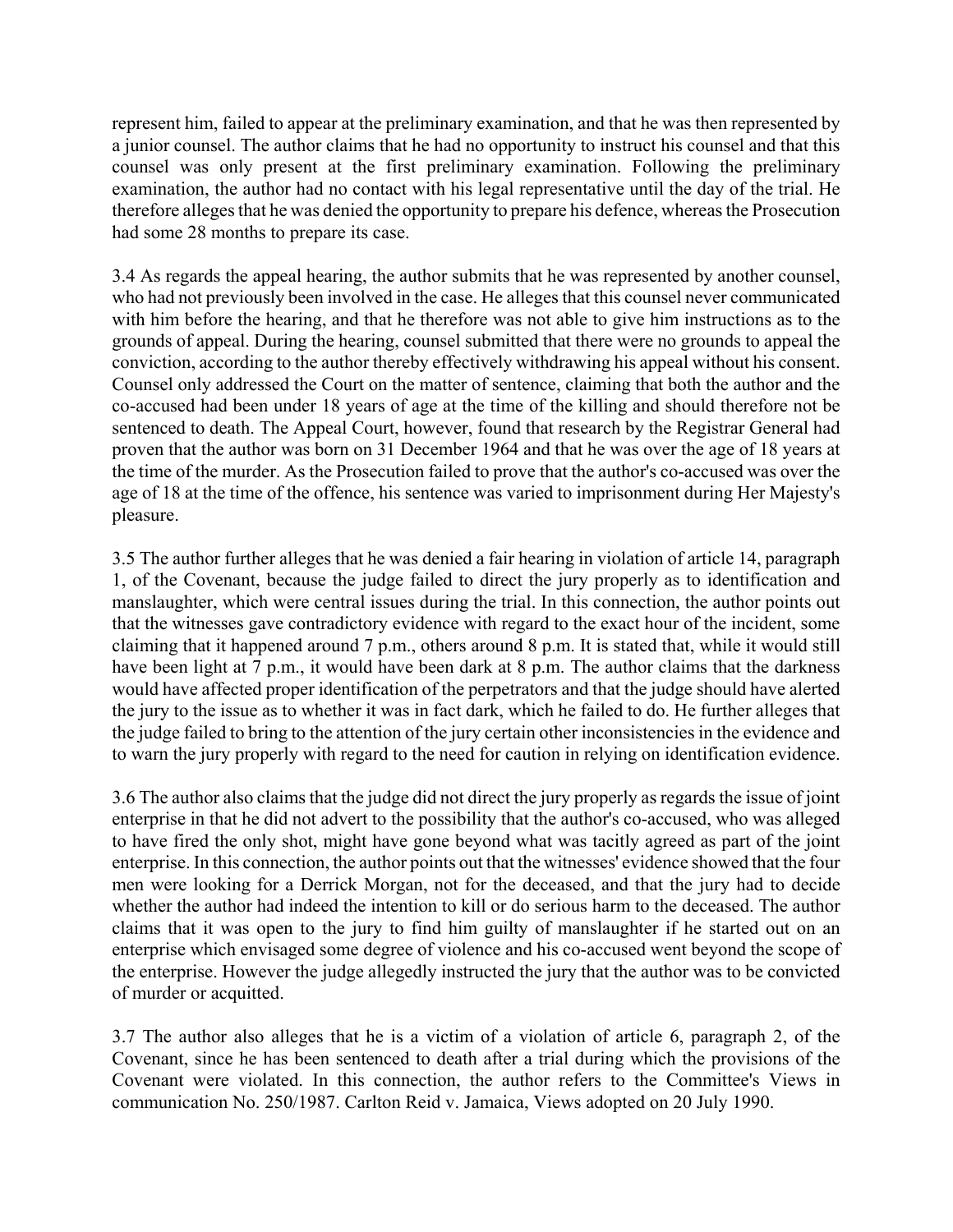3.8 The author finally alleges that he is a victim of a violation by Jamaica of article 10 of the Covenant, since the State party fails to provide him with sufficient food, medical or dental care, and basic necessities for personal hygiene. To support his claims, the author encloses copy of a report by Professor W. E. Hellerstein, based on a study of the conditions in Jamaican prisons, conducted in January 1990.

# State party's observations

4. By submission of 19 May 1994, the State party argues that the communication is inadmissible for failure to exhaust domestic remedies. In this context, the State party argues that it is open to the author to seek redress for the alleged violations of his rights by way of a constitutional motion to the Supreme Court.

5. In a letter, dated 6 February 1995, counsel for the author refers to his initial communication and states that he has no further comments to make.

# The Committee's admissibility decision

6.1 At its 53rd session, the Committee considered the admissibility of the communication.

6.2 The Committee ascertained, as required under article 5, paragraph 2 (a), of the Optional Protocol, that the same matter was not being examined under another procedure of international investigation or settlement.

6.3 The Committee took note of the State party's claim that the communication was inadmissible for failure to exhaust domestic remedies. The Committee recalled its prior jurisprudence and considered that, in the absence of legal aid, a constitutional motion did not, in the circumstances of the case, constitute an available remedy which needed to be exhausted for purposes of the Optional Protocol. In this respect, the Committee therefore found that it was not precluded by article 5, paragraph 2(b), from considering the communication.

6.4 The Committee noted that part of the author's allegations related to the evaluation of evidence and to the instructions given by the judge to the jury. The Committee referred to its prior jurisprudence and reiterated that it is generally for the appellate courts of States parties to the Covenant to evaluate facts and evidence in a particular case. Similarly, it was not for the Committee to review specific instructions to the jury by the trial judge, unless it could be ascertained that the instructions to the jury were clearly arbitrary or amounted to a denial of justice. The material before the Committee did not show that the trial judge's instructions or the conduct of the trial suffered from such defects. Accordingly, this part of the communication was inadmissible as incompatible with the provisions of the Covenant, pursuant to article 3 of the Optional Protocol.

6.5 The Committee noted that the author, in support of his claim under article 10 of the Covenant, only referred to a general report about conditions in Jamaican prisons. The Committee considered that, in the absence of any information concerning the specific situation of the author, this claim had not been substantiated for purposes of admissibility. This part of the communication was therefore inadmissible under article 2 of the Optional Protocol.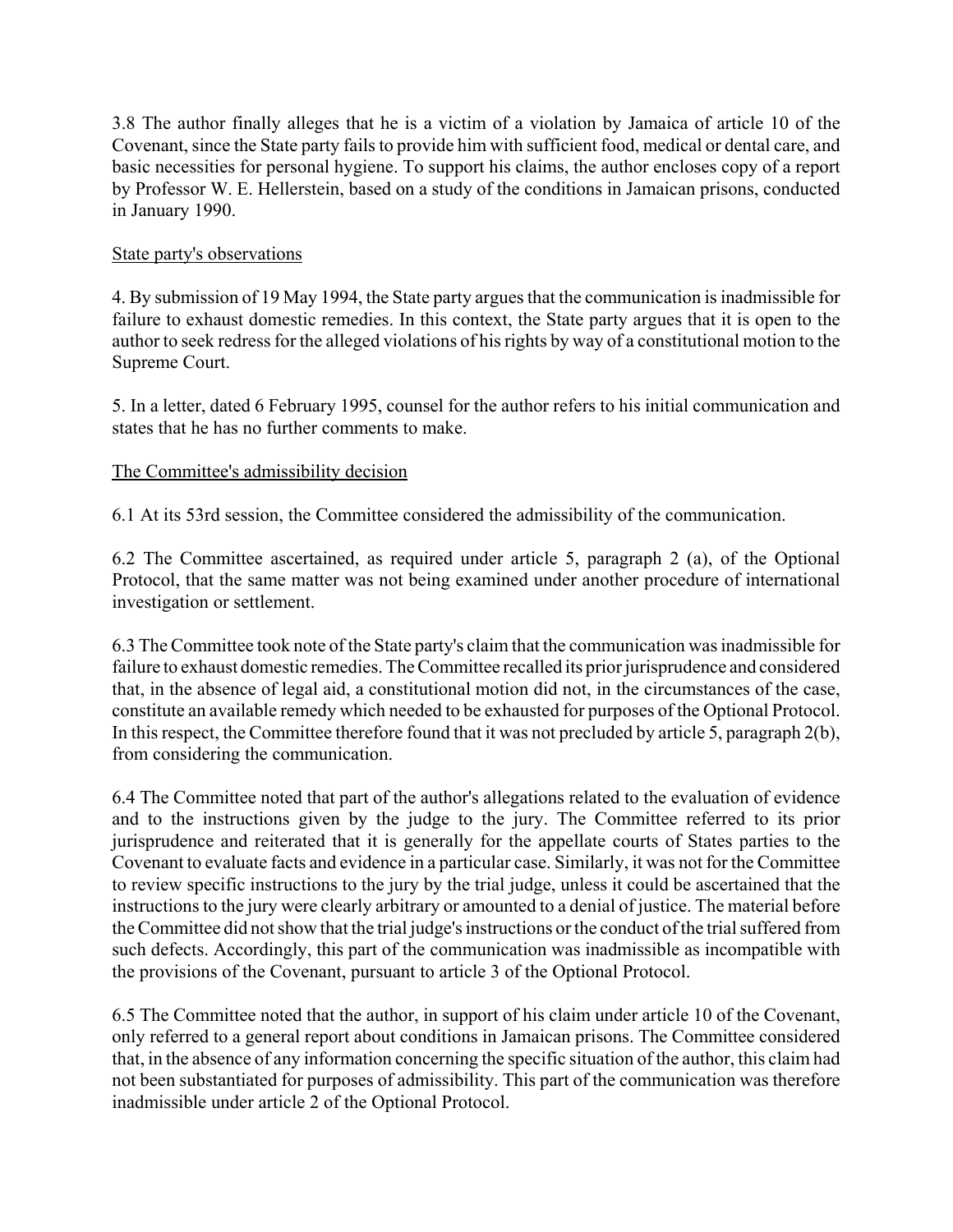6.6 The Committee considered that the author and his counsel had sufficiently substantiated, for purposes of admissibility, that the delay in bringing the author to trial and his continued detention throughout this period might raise issues under articles 9, paragraph 3, and 14, paragraph 3(c), of the Covenant, which needed to be examined on the merits. The Committee also considered that the author's claim that he was denied time and facilities to prepare his defence and that his counsel effectively abandoned his appeal might raise issues under article 14, paragraph 3(b) and (d), which needed to be examined on the merits.

7. Accordingly, the Human Rights Committee decided that the communication was admissible in so far as it might raise issues under articles 9, paragraph 3, and 14, paragraph 3(b), (c) and (d), juncto article 6, paragraph 2, of the Covenant.

# State party's observations on the merits of the communication

8.1 By submission of 25 September 1996, the State party argues that the delay of 28 months between the author's arrest and the beginning of the trial against him does not constitute a violation of articles 9, paragraph 3, and 14, paragraph 3(c), because two preliminary hearings were held during that time. The State party submits that there is no basis for the assertion that this delay was undue or prejudicial to the author and points out that witnesses could have refreshed their memory from their own statements given shortly after the incident occurred.

8.2 The State party further is of the opinion that it cannot be held accountable for the manner in which counsel conducts a trial or argues an appeal.

# Issues and proceedings before the Committee

9. The Human Rights Committee has considered the present communication in the light of all the information made available to it by the parties, as provided in article 5, paragraph 1, of the Optional Protocol.

10.1 The author has claimed that the delay in bringing him to trial, a period of more than 27 months (from his arrest on 22 July 1983 to the beginning of the trial on 9 December 1985) during which he remained in detention, is in violation of articles 9, paragraph 3, and 14, paragraph 3(c). The Committee notes that the author has stated that the preliminary enquiry against him was held in August 1983 and that the State party has not provided any information as to why it was adjourned or why the trial did not start until 26 months later. In the absence of any specific grounds from the State party, as to why the trial only started 26 months after the adjournment of the preliminary enquiry, the Committee is of the opinion that the delay in the instant case was contrary to the State party's obligation to bring an accused to trial without undue delay.

10.2 As regards the author's claim that he did not have adequate time and facilities for the preparation of his defence, the Committee notes that the information before it shows that the author was represented at trial by the same counsel who had represented him at the preliminary examination. The Committee further notes that neither the author nor counsel ever requested the Court for more time in the preparation of the defence. In the circumstances, the Committee finds that the facts before it do not show a violation of article 14, paragraph 3(b), of the Covenant in respect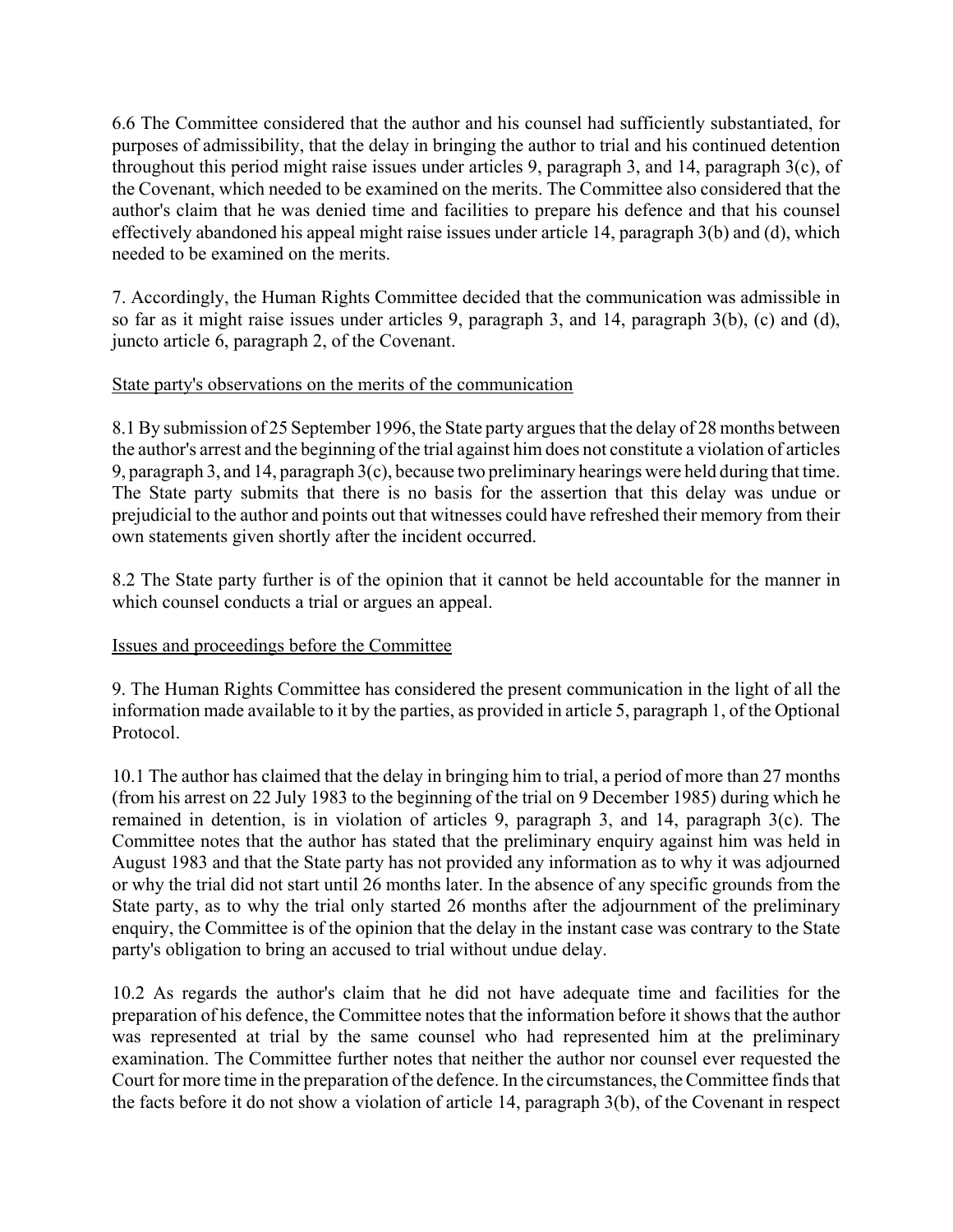to the author's trial.

10.3 The author has further complained that counsel who was assigned to represent him on appeal, did not contact him before the appeal, and that he did not advance any grounds for appeal against conviction. It appears from the judgment of the Court of Appeal that the author's counsel for the appeal (who had not represented him at the trial) conceded at the hearing that there were no arguments that he could put forward to affect the conviction. The Committee recalls that, while article 14, paragraph 3(d), does not entitle the accused to choose counsel provided to him free of charge, measures must be taken to ensure that counsel, once assigned, provides effective representation in the interests of justice. This includes consulting with, and informing, the accused if he intends to withdraw an appeal or to argue before the appellate instances that the appeal has no merit. While it is not for the Committee to question counsel's professional judgment that there was no merit in the appeal against conviction, the Committee considers that in a capital case, when counsel for the accused concedes that there is no merit in the appeal, the Court should ascertain whether counsel has consulted with the accused and informed him accordingly. If not, the Court must ensure that the accused is so informed, so that he can consider any other remaining options open to him. In the circumstances, the Committee concludes that the author was not effectively represented on appeal, in violation of article 14, paragraph 3(b) and (d).

10.4 The Committee is of the opinion that the imposition of a sentence of death upon conclusion of a trial in which the provisions of the Covenant have not been respected constitutes, if no further appeal against the sentence is possible, a violation of article 6 of the Covenant. As the Committee noted in its General Comment 6(16), the provision that a sentence of death may be imposed only in accordance with the law and not contrary to the provisions of the Covenant implies that "the procedural guarantees therein prescribed must be observed, including the right to a fair hearing by an independent tribunal, the presumption of innocence, the minimum guarantees for the defence, and the right to review of conviction and sentence by a higher tribunal". See CCPR/C/21/Rev.1, page 7, paragraph 7. In the present case, since the final sentence of death was passed without effective representation for the author on appeal, there has consequently also been a violation of article 6 of the Covenant.

11. The Human Rights Committee, acting under article 5, paragraph 4, of the Optional Protocol to the International Covenant on Civil and Political Rights, is of the view that the facts before it disclose a violation of articles 9, paragraph 3, and 14, paragraph 3(b), (c) and (d), and consequently of article 6, paragraph 2, of the International Covenant on Civil and Political Rights.

12. Under article 2, paragraph 3(a), of the Covenant, Mr. Steadman is entitled to an effective remedy. The Committee is of the opinion that in the circumstances of the case, the author is entitled to an appropriate remedy. The State party is under an obligation to ensure that similar violations do not occur in the future.

13. Bearing in mind that, by becoming a State party to the Optional Protocol, the State party has recognized the competence of the Committee to determine whether there has been a violation of the Covenant or not and that, pursuant to article 2 of the Covenant, the State party has undertaken to ensure to all individuals within its territory and subject to its jurisdiction the rights recognized in the Covenant and to provide an effective and enforceable remedy in case a violation has been